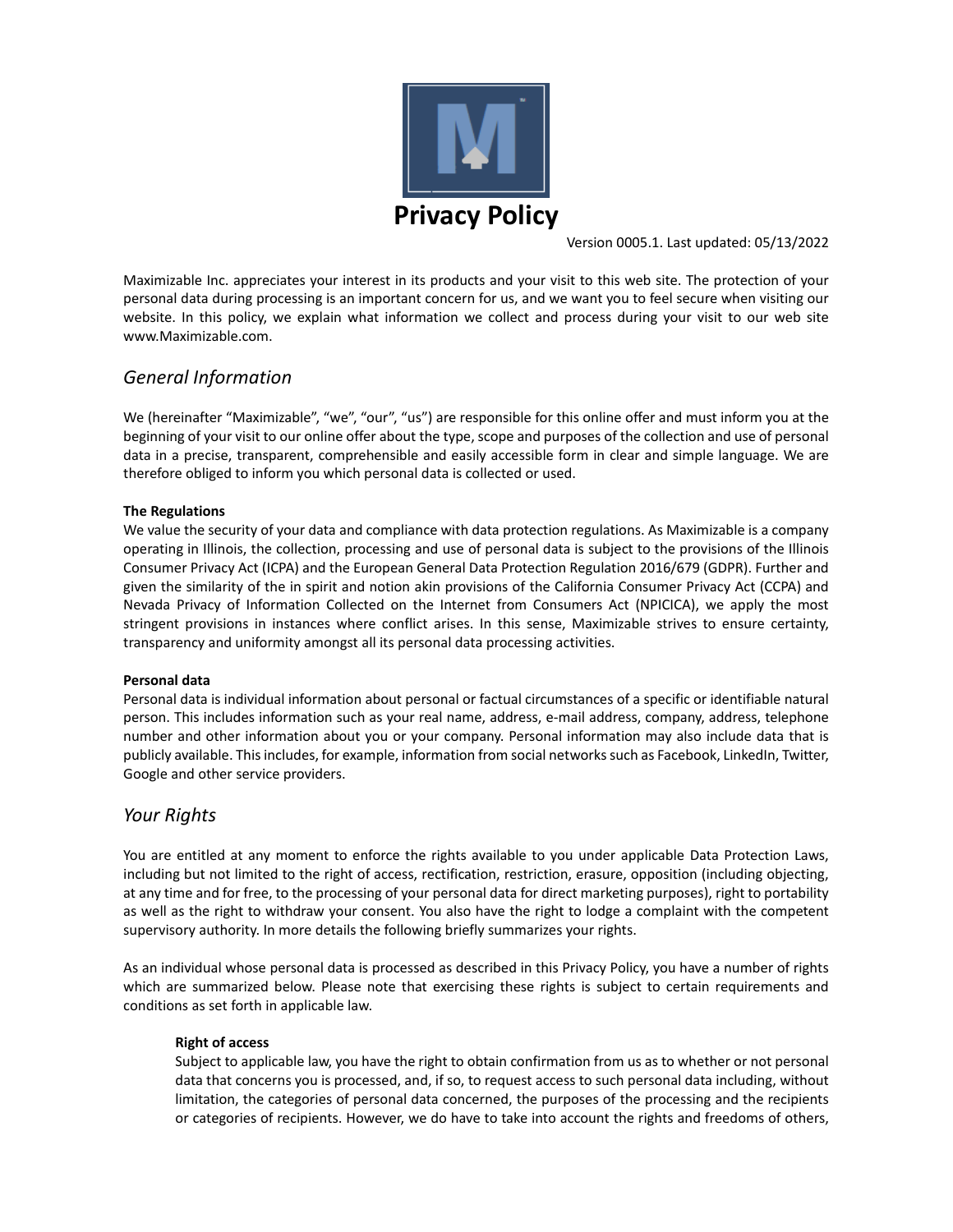

so this is not an absolute right. If you request more than one copy of the personal data undergoing processing, we may charge a reasonable fee based on administrative costs.

### **Right to rectification**

You have the right to request from us the rectification of inaccurate personal data concerning you. Depending on the purposes of the processing, you also have the right to request that incomplete personal data be completed, including by means of providing a supplementary statement.

#### **Right to erasure (right to be forgotten)**

You have the right to request from us the erasure of personal data concerning you in certain circumstances as defined under applicable law. When your request falls within one of those circumstances, we will erase your personal data without undue delay. If, for technical and organizational reasons, we were not able to erase your personal data, we will ensure that it is fully and irreversibly anonymized so that we will no longer be holding such personal data about you.

#### **Right to restriction of processing**

In certain circumstances as defined under applicable law, you have the right to request the restriction of processing of your personal data. In such case, your personal data shall, with the exception of storage, only be processed with your consent or for the establishment, exercise or defense of legal claims or for the protection of the rights of another natural or legal person or for reasons of important public interest.

#### **Right to data portability**

In certain circumstances as defined under applicable law, you have the right to receive the personal data concerning you, which you have provided to us, in a structured, commonly used and machine-readable format, and you may have the right to transmit that data to another controller or to have such personal data transmitted directly from us to another controller, where technically feasible.

#### **Right to object**

In certain circumstances as defined under applicable law, you have the right to object, on grounds relating to your particular situation, at any time to the processing of your personal data by us, and we can be required to no longer process your personal data unless we demonstrate compelling legitimate grounds for the processing which override your interests, rights and freedoms or for the establishment, exercise or defense of legal claims. This notably applies in case of processing of your personal data based on our legitimate interests or for statistical purposes.

#### **Right to object to direct marketing**

Where your personal data are processed for direct marketing purposes, you have the right to object at any time to processing for such direct marketing (including profiling related to such direct marketing).

#### **Right not to be subject to a decision based solely on automated processing,**

Subject to certain restrictions, you have the right not to be subject to a decision based solely on automated processed, including profiling, which produces legal effects on you similarly significantly affects you.

#### **Right to withdraw consent**

If you have declared your consent for any personal data processing activities as described in this Privacy Policy, you can withdraw this consent at any time with future effect. Such a withdrawal will not affect the lawfulness of the processing prior to withdrawal of the consent.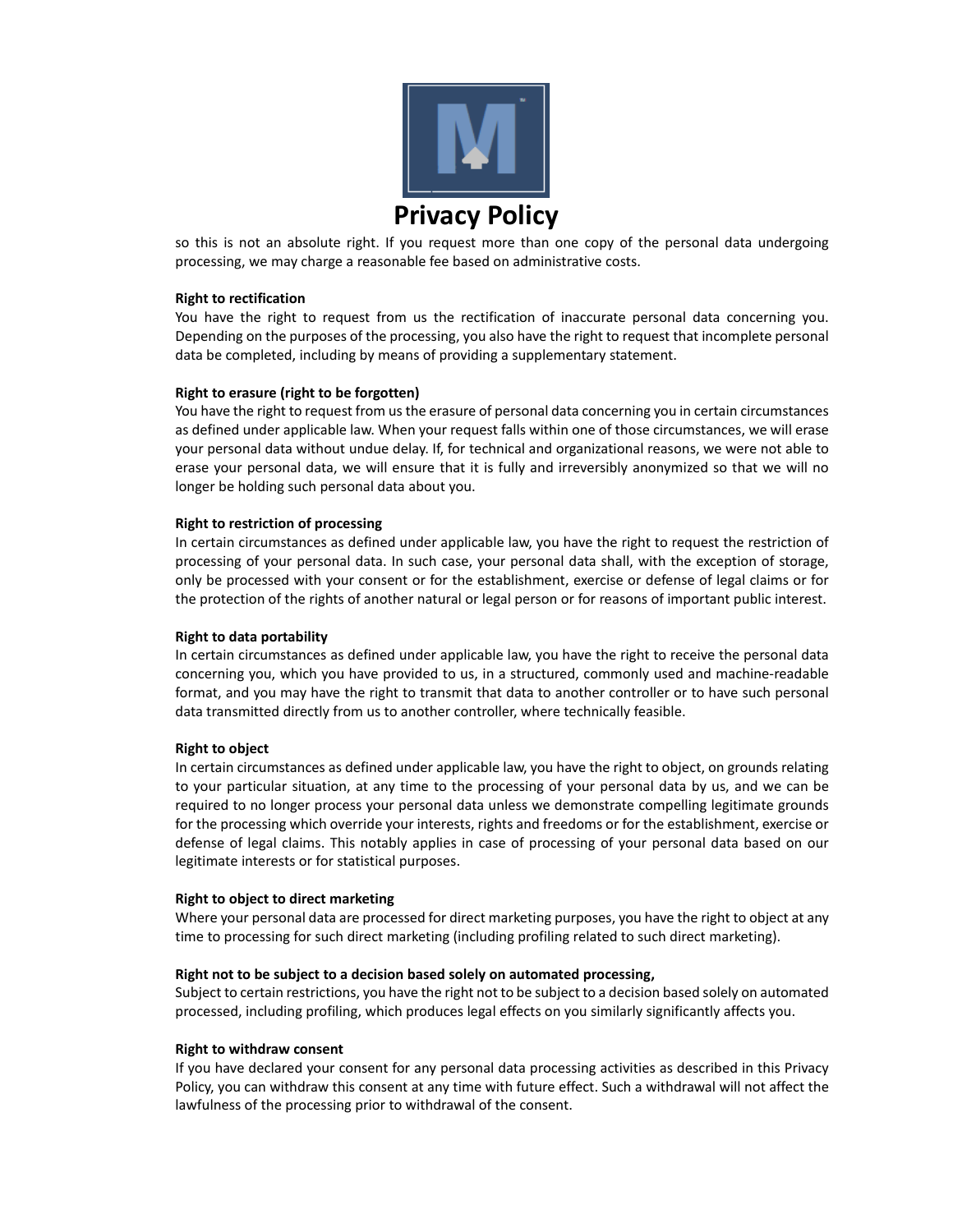

If you wish to access such personal data or exercise any of the rights listed above, you should apply in writing, providing evidence of your identity to us.

Any communication from us in relation to your rights as detailed above will be provided free of charge. However, in case of requests that are manifestly unfounded or excessive, in particular because of their repetitive character, we may charge a reasonable fee taking into account the administrative costs of providing the information or communication or taking the action requested; or refuse to act on the request.

**Shine the Light**‐ In addition under California's "Shine the Light" law, California residents who provide personal information (as defined in the statute) to obtain services are entitled to request and obtain from us, once per calendar year, information about the personal information we shared, if any, with other businesses for marketing uses. If applicable, this information would include the categories of personal information and the names and addresses of those businesses with which we shared such personal information for the immediate prior calendar year (e.g., requests made in the current year will receive information about the prior year). To obtain the information about data we hold about you or to effect the opt‐out, please contact us.

# *The Legal Basis*

Insofar as we obtain the consent of the data subject for processing operations involving personal data, consent serves as the legal basis for the processing of personal data. When processing personal data that is necessary for the performance of a contract to which the data subject is a party, the performance of a contract serves as the legal basis. This also applies to processing operations that are necessary for the performance of pre‐contractual measures. If processing of personal data is necessary for compliance with a legal obligation to which our company is subject, a legal obligation serves as the legal basis. If processing is necessary to protect a legitimate interest of our company or a third party and if the interests, fundamental rights and freedoms of the data subject do not outweigh the first‐mentioned interest, legitimate interest serves as the legal basis for the processing. Below you can find a simplified overview along with some explanation.

**Consent** – This is where we have asked you to provide explicit permission to process your data for a particular purpose.

**Contract** – This is where we process your information to fulfil a contractual arrangement, we have made with you.

**Answering your business enquiries** – This is where we process your information to reply to your messages, e‐mails, posts, calls, etc.

**Legitimate Interests** ‐ This is where we rely on our interests as a reason for processing, generally this is to provide you with the best products and service in the most secure and appropriate way. Of course, before relying on any of those legitimate interests we balance them against your interests and make sure they are compelling enough and will not cause any unwarranted harm.

**Legal Obligation** – This is where we have a statutory or other legal obligation to process the information, such as for the investigation of crime.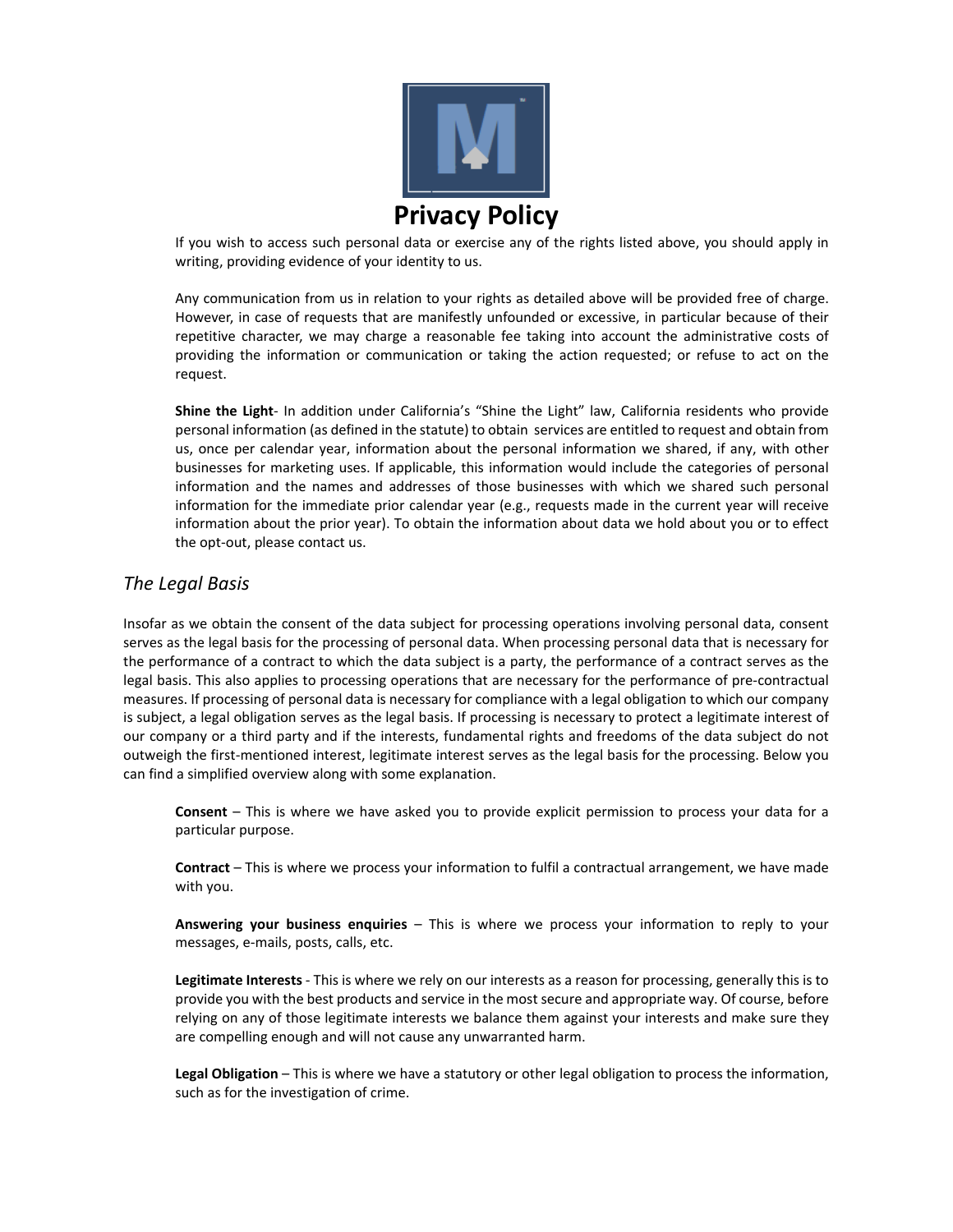

# *Other Data Protection Principles*

### **Do Not Track**

Do Not Track is a privacy preference you can set in most browsers. We support Do Not Track because we believe that you should have genuine control over how your info gets used and our site responds to Do Not Track requests.

## **Do Not Sell My Personal Information**

We do not sell information that directly identifies you, like your name, address, banking information, or phone records. In fact, we do not even share that type of information except with service providers who can use the information solely to provide a service on our behalf, when a consumer directs us to share the information. If applicable, you can choose whether you want this sharing or not. Remember, we don't sell data that directly identifies you unless we have your explicit permission, no matter what choice you make. To make your choices, please contact us.

## **Accuracy**

It is important that the data we hold about you is accurate and current, therefore please keep us informed of any changes to your personal data.

## **Automated decision‐making and profiling**

We do not use automation for decision‐making and profiling.

### **Children's Privacy**

Maximizable does not knowingly collect personal data from children under the age of 16. Our Services are intended for a general audience and are not intended for and should not be used by children under the age of 16.

We encourage parents and legal guardians to monitor their children's Internet usage and to help enforce our Privacy Policy by instructing their children never to provide personal data on the website without their permission. If you have reason to believe that a child under the age of 16 has provided personal data to Maximizable through the website, please contact us at questions@Maximizable.com. We will endeavor to delete that information from our databases and other stores as soon as reasonably practicable.

# *Collection and processing of personal data*

### **How do we collect your data?**

On the one hand, your data is collected by you providing it to us. This may, for example, be data that you enter in a contact form. On the other hand, data is collected automatically by our IT systems when you visit the website. This is mainly technical data (e.g. internet browser, operating system or time of page view). This data is collected automatically as soon as you enter our website.

# **What are the categories of data subjects?**

Customers, interested parties, visitors and users of the online offer, business partners. Visitors and users of the online offer. In the following, we refer to the data subjects collectively as "users".

### **What are the purposes for processing?**

- Provision of the online offer, its contents and functions.
- Provision of contractual services, service and customer care.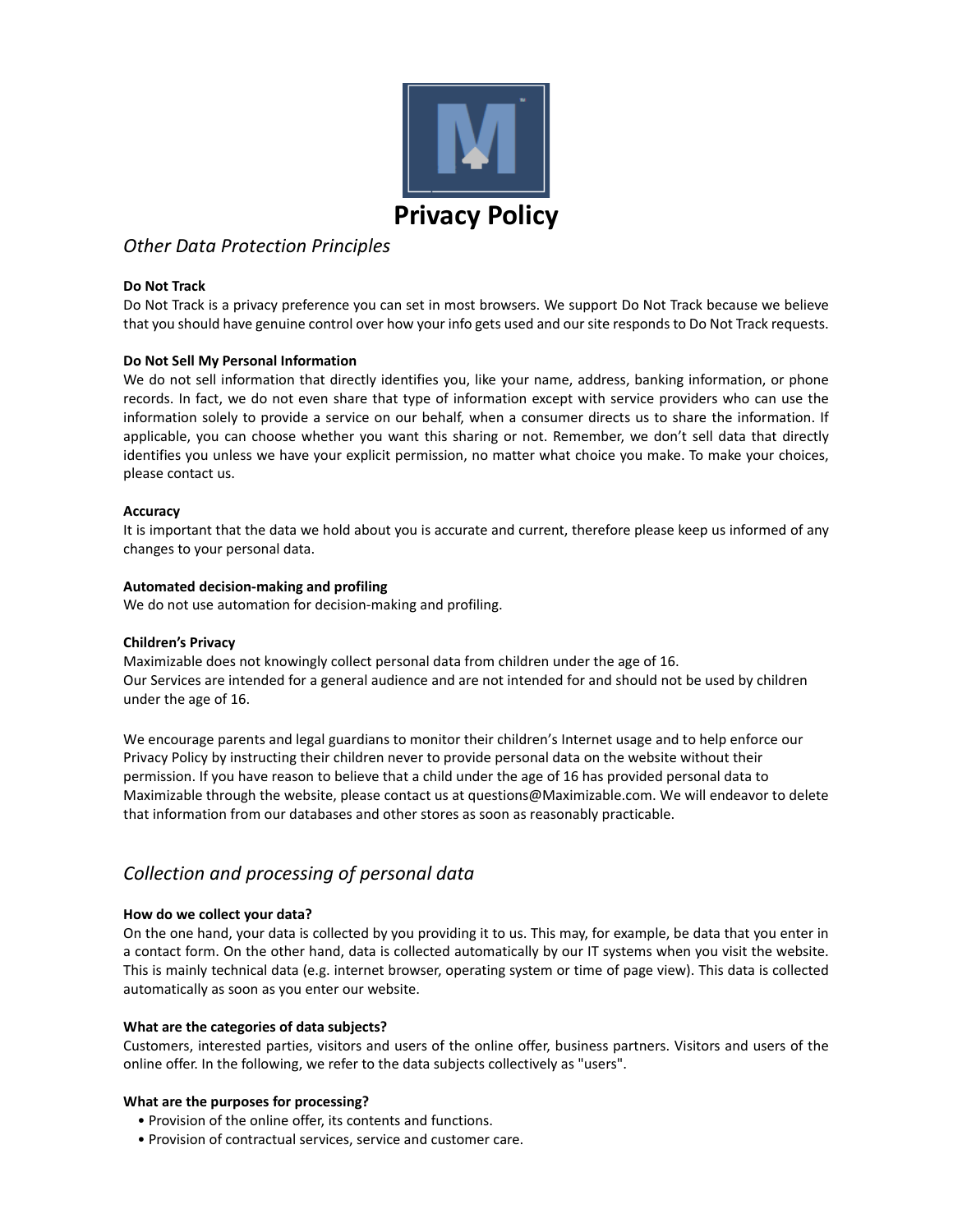

- Answering contact enquiries and communication with users.
- Marketing, advertising and market research.
- Security measures.
- Advertisement

## **When you merely browser our website**

When you access our web site, information is collected. This includes, for example, the type of web browser, the operating system used, the domain name of your internet service provider and similar. usage data is transmitted by the respective internet browser and stored in log files, the so-called server log files, such as the date and time of access, the name of the page accessed, the volume of data transferred and the requesting provider. This is exclusively information that does not allow any conclusions to be drawn about your person. This information is technically necessary in order to correctly deliver the contents of web sites requested by you and is mandatory when using the Internet. Anonymous information of this kind is statistically evaluated by us to optimize our Internet presence and the technology behind it.

### **Cookies**

Like many other web sites, we also use so-called "cookies". Cookies are small text files that are transferred from a website server to your hard drive. This automatically provides us with certain data such as IP address, browser used, operating system about your computer and your connection to the Internet. Cookies cannot be used to run programs or deliver viruses to a computer. The information contained in cookies enables us to facilitate your navigation and to display our web sites correctly. Under no circumstances will the data we collect be passed on to third parties or linked to personal data without your consent. For further Information please review our Cookie Policy.

### **User account / registration**

It is also possible for you to register an account. For this purpose, you will need to provide us with personal data. Providing such data will enable you to log in more easily without having to enter your data again when you use our services next. Maximizable stores the data you enter to set up a customer account. We will hold your data for further orders as long as you maintain your registration. You have the right to access, correct or delete your registration data at any time.

### **Passwords**

You should never disclose your password for accessing our portal to any third party, and you should change it regularly. If you want to leave your account, you should press the logout and close your browser to prevent anyone from gaining unauthorized access to it.

### **SSL encryption**

To protect the security of your data during transmission, we use state‐of‐the‐art encryption procedures (e.g., SSL) via HTTPS.

### **Link Drops**

Our advertisers select specific groups of users using unidentifiable information of users such as:

- 1) your interest selections marked on our interests form during the registration (for instance, advertiser may select only users interested in business, cooking, sports, etc.)
- 2) your location recorded at the time of your registration and/or last time you accessed Maximizable website (for instance, advertiser may only select users from a specific zip code, city, state, country, etc.)
- 3) users' activities such as last time of accessing Maximizable, how much time you spent on the Maximizable website, or total number of friends.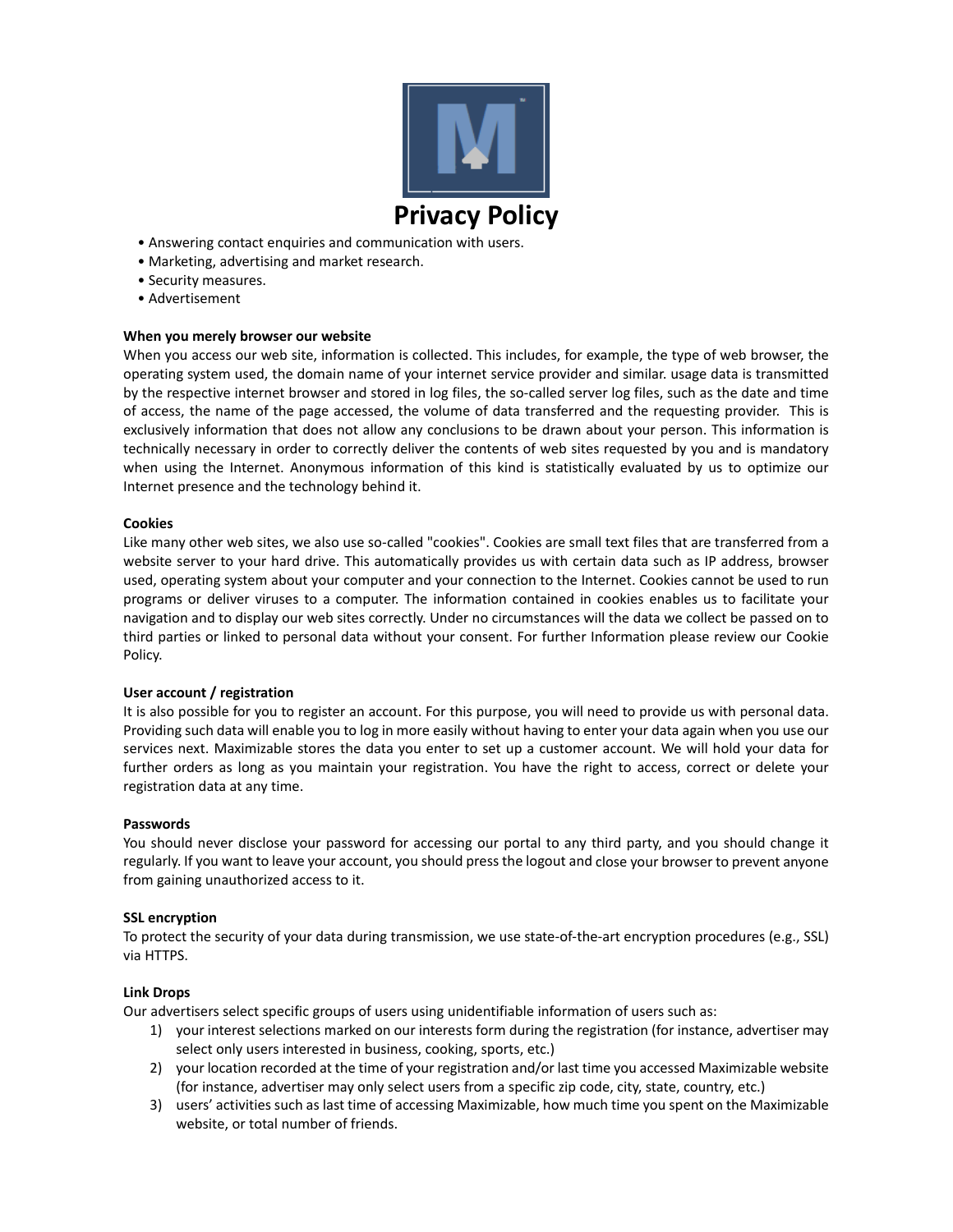

4) your behavior towards their ad (for example, whether you have seen the ad, have clicked on link details to read the message, and have opened a provided weblink to a provided website – possibly a homepage of their company or the page with a specific offer to sign up or to purchase the product or service).

Advertisers add their weblinks to accounts of Maximizable users who are using free Maximizable accounts (with supported advertisements). Such advertisements include commercials called Link Drops, which are web links, placed on the list of users list of web links. Added advertisement links are marked with two letters "AD" and are located below users' other web links in the lower portion of each webpage. Users see up to 3 added weblinks alone with title of the advertisement message. On clicking, users access the entire message provided by the advertiser with the commercial offers.

Information about paid Maximizable account holders and their activity is traced similarly, but data is not shared with advertisers.

### **Newsletter**

We send newsletters, e-mails and other electronic notifications with promotional information via MailChimp and only with the consent of the recipients or a legal permission. Apart from that, our newsletters contain information about our products, offers, promotions of Maximizable and our advertisers. Registration for our newsletter takes place in a so‐called double opt‐in procedure. This means that after registration you will receive an e‐mail in which you are asked to confirm your registration. This confirmation is necessary so that no one can register with other email addresses. The registrations for the newsletter are logged in order to be able to prove the registration process in accordance with the legal requirements. This includes the storage of the registration and confirmation time as well as the IP address.

Your data will be transferred to MailChimp for the purpose of sending the newsletter. If you do not wish to receive any more newsletters from us at a later date, you can object to this at any time without incurring any costs other than the transmission costs according to the basic tariff. You will find a link to this effect in every newsletter. You can also inform us of your wish to do so using the contact option provided at the end of this privacy policy.

### **Contacting Us**

If you contact us by e-mail or contact form, the information you provide will be stored for the purpose of processing the enquiry and for possible follow‐up questions. Your data provided will not be used for any other purposes, in particular not for advertising.

# *When do we disclose your Personal Data?*

We may share your information with organizations that help us provide the services described in this policy and who may process such data on our behalf and in accordance with this policy, to support our online offer and our services. Typically, and unless otherwise stated in this policy, data may be shared on the basis of our contractual and pre‐contractual obligations. Equally, if you have consented to it, or where there we have a legal obligation to do so or on the basis of our legitimate interests (e.g., when using agents, hosting providers, tax, business and legal advisors, customer care, accounting, billing and similar services that allow us to perform our contractual obligations, administrative tasks and duties efficiently and effectively). If we commission third parties to process data on the basis of a so‐called "processing agreement".

In relation to metadata obtained about you, we may share a cookie identifier and IP data with analytic service providers to assist us in the improvement and optimization of our website which is subject to our Cookies Policy.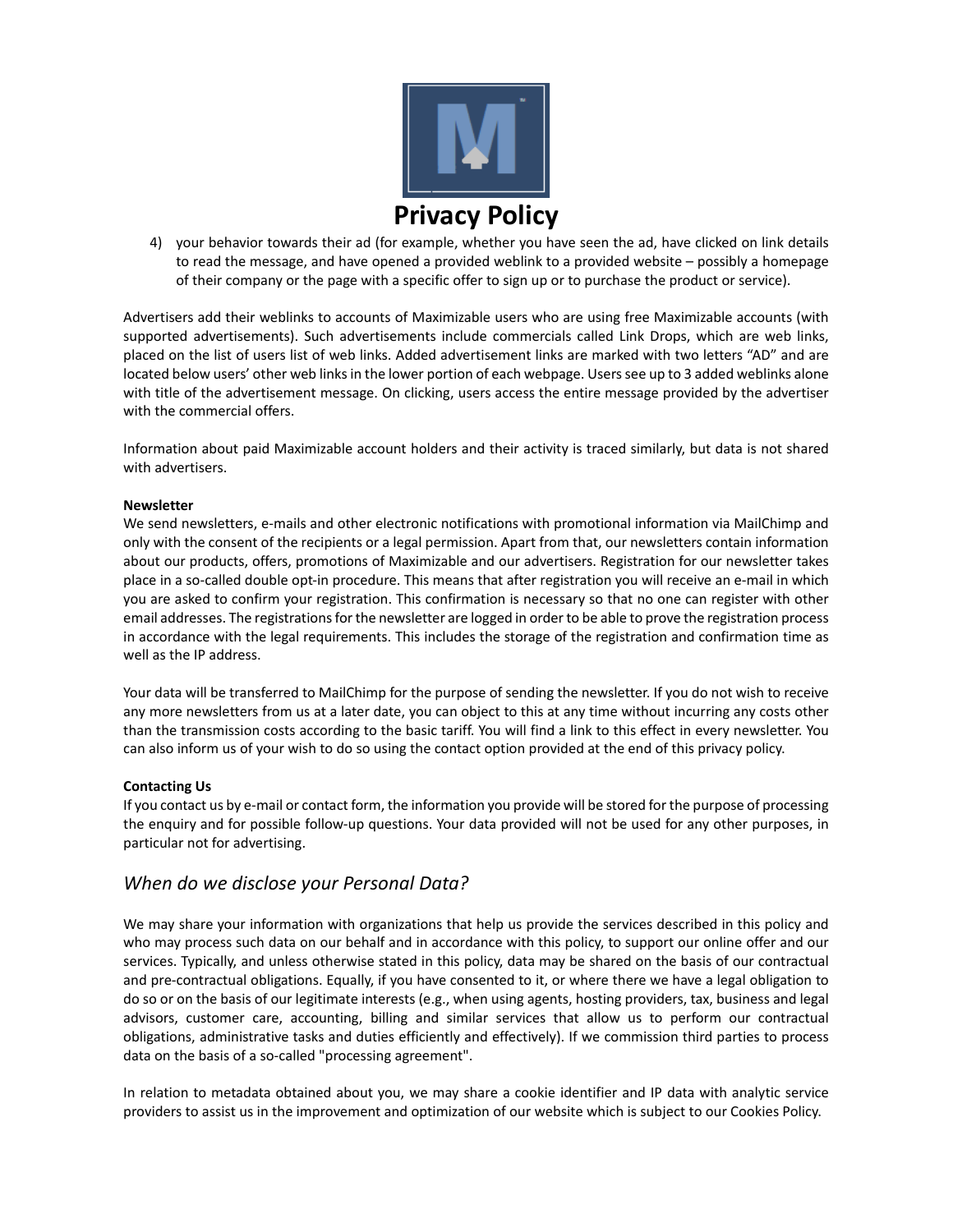

We may also disclose information in other circumstances such as when you agree to it or if the law, a Court order, a legal obligation or regulatory authority ask us to. If the purpose is the prevention of fraud or crime or if it is necessary to protect and defend our right, property or personal safety of our staff, the website and its users.

We may transfer your personal information outside the United States. For example, our Websites are hosted on servers within Europe and the United States of America, and our third party service providers operate around the world. We will only transfer your personal information outside the United States if adequate protection measures are in place. To ensure that your personal information does receive an adequate level of protection outside the EEA we model contractual clauses and standard contractual clauses and processing agreements.

# *Information and Links you share with others*

You can choose to send links and information to third party's and other individuals with whom you, directly or indirectly, shared a link using our Services. Your links and information you share is at no time accessible to us, and we have no influence and responsibility over the links and information you share. You have choices about the information and links you share. It's your choice whether to include sensitive information to make that sensitive information public. Please do not share or add personal data that you would not want to be available.

# *Data retention*

We will only retain your personal data for as long as necessary to fulfill the purposes we collected it for, the data processed by us will be deleted orrestricted in their processing. If the data is not deleted because they are required for other and legally permissible purposes, their processing is restricted. This means that the data is blocked and not processed for other purposes. This applies, for example, to data that must be retained for commercial or tax law reasons.

# *How do we protect your Personal Data?*

We protect your data using state-of-the-art technical, and physical safeguards and operate a firm system of policies, confidentiality agreements, digital safeguards and procedures to ensure the highest level of administrative protection. The data we collect from you may be stored, with appropriate technical and organizational security measures applied to it, on our servers. In all cases, we follow generally high data protection standards and advanced security measures to protect the personal data submitted to us, both during transmission and once we receive it.

# *Integration Of Services And Contents Of Third Parties*

We use within our online offer on the basis of our legitimate interests, content or services offered by third‐party providers in order to integrate their content and services.

This always requires that the third‐party providers of this content are aware of your IP address, since the content or service could not send to your browser without the IP address. The IP address is thus required for the display of this content, and we endeavor to use providers that only use your IP address for the delivery of the content or services. However, Third-party providers may also use so-called pixel tags (invisible graphics, also known as "web beacons") for statistical or marketing purposes. The "pixel tags" can be used to evaluate information such as visitor traffic on the pages of this website. The pseudonymous information may also be stored in cookies on the user's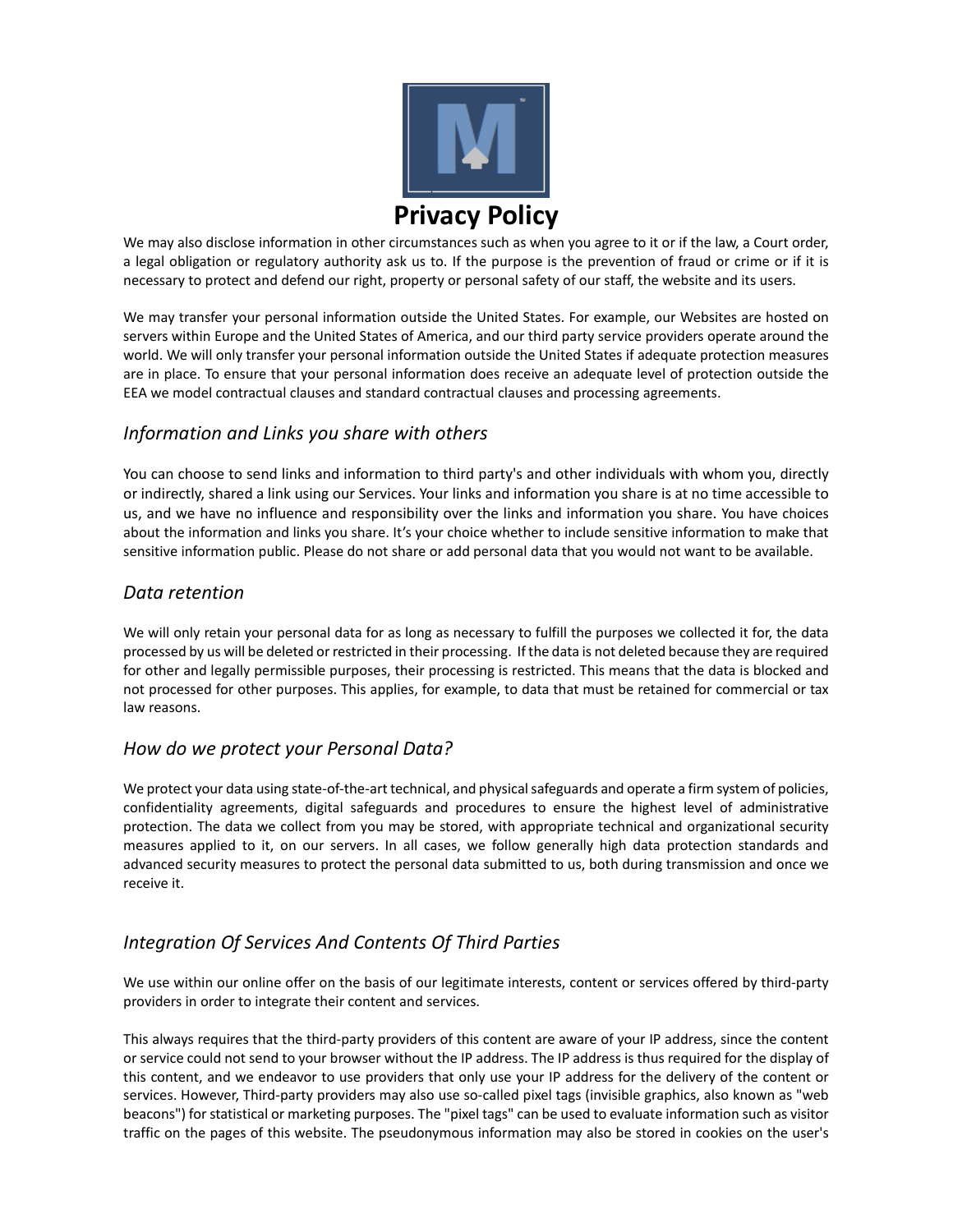

device and may contain, among other things, technical information about the browser and operating system, referring websites, time of visit and other information about the use of our online offer, as well as be linked to such information from other sources. For further information, please visit our Cookie Policy.

Maximizable is utilizing third party virus scan services to assist users with scanning received and stored weblinks prior to accessing them when clicking direct. This service is however not available when users share links via eBook (a pdf file which contains weblinks and comments). Users may be adding links to infected websites on purpose to share computer viruses for any purposes. The system does not prevent users to email weblinks to anyone on the web using email addresses of unknown individuals.

## **Google Analytics**

This web site uses Google Analytics, a web analytics service provided by Google, Inc. (hereinafter: Google). Google Analytics uses "cookies", which are text files placed on your computer, to help the website analyze how users use the site. The information generated by the cookie about your use of the web site will be transmitted to and stored by Google on servers in the United States.

However, due to the activation of IP anonymization (see also below) on these web sites, your IP address will be truncated beforehand by Google within Member States of the European Union or in other contracting states to the Agreement on the European Economic Area. Only in exceptional cases will the full IP address be transmitted to a Google server in the USA and shortened there. On behalf of the operator of this website, Google will use this information for the purpose of evaluating your use of the website, compiling reports on website activity and providing other services relating to website activity and internet usage to the website operator.

The IP address transmitted by your browser as part of Google Analytics will not be merged with other Google data. You may refuse the use of cookies by selecting the appropriate settings on your browser; however, please note that if you do this you may not be able to use the full functionality of this web site. You can also prevent the collection of data generated by the cookie and related to your use of the web site (including your IP address) by Google and the processing of this data by Google by downloading and installing the browser plug-in available at the following link: Browser add‐on to deactivate Google Analytics.

In addition or as an alternative to the browser add‐on, you can prevent tracking by Google Analytics on our pages by clicking on this link. This will install an opt‐out cookie on your device. This will prevent the collection by Google Analytics for this website and for this browser in the future, as long as the cookie remains installed in your browser.

Please note that this website uses Google Analytics with the extension "\_anonymizeIp()" and that IP addresses are therefore only processed in abbreviated form in order to exclude direct personal references.

### **YouTube**

We embed YouTube videos on some of our web sites. The operator of the corresponding plugins is YouTube, LLC, 901 Cherry Ave, San Bruno, CA 94066, USA. When you visit a page with the YouTube plugin, a connection to YouTube servers is established. This tells YouTube which pages you are visiting. If you are logged into your YouTube account, YouTube can assign your surfing behavior to you personally. You can prevent this by logging out of your YouTube account first.

If a YouTube video is started, the provider uses cookies that collect information about user behavior.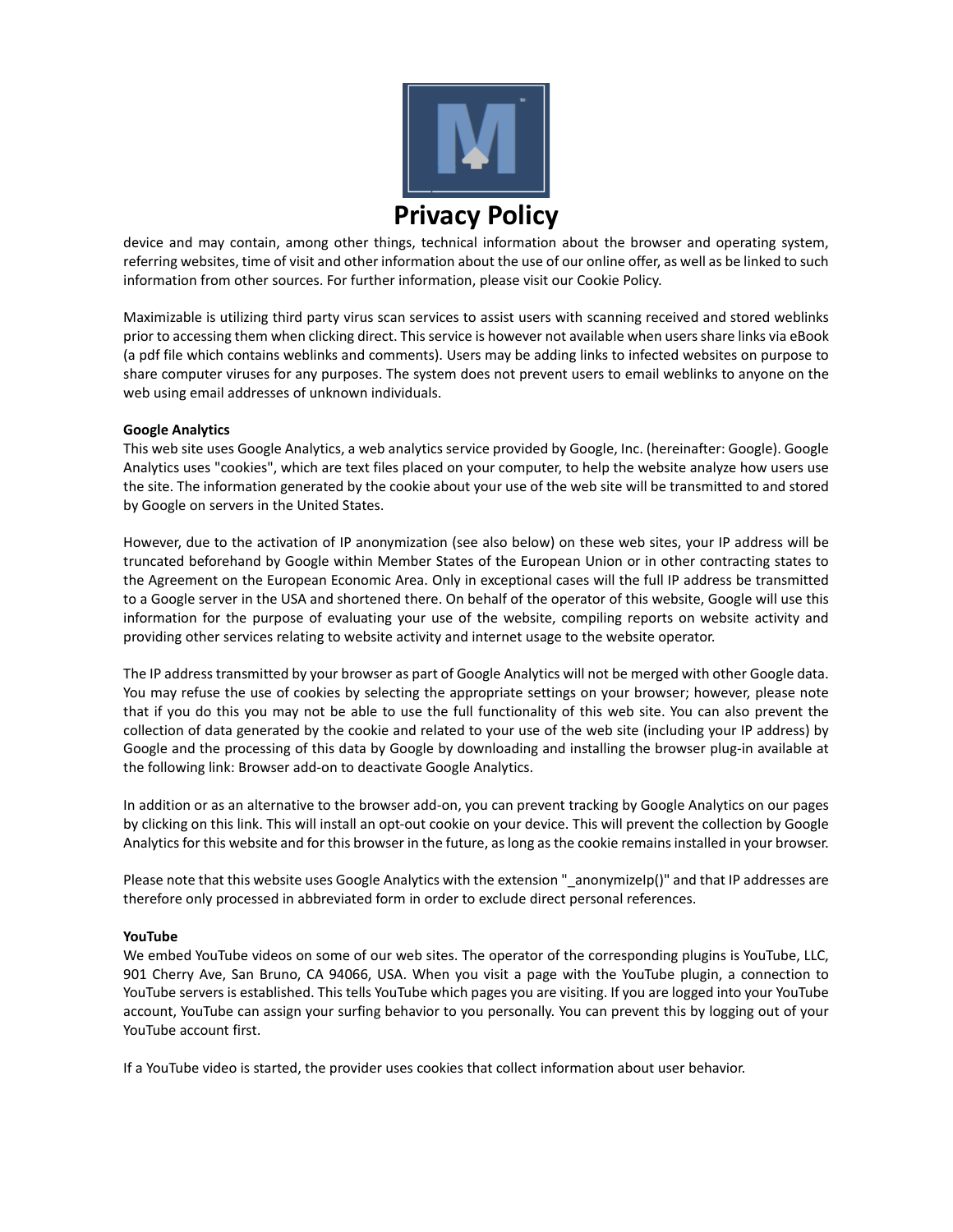

If you have deactivated the saving of cookies for the Google Ad program, you will not have to expect any such cookies when watching YouTube videos. However, YouTube also stores non‐personal usage information in other cookies. If you wish to prevent this, you must block the storage of cookies in your browser.

## **Economic Analyses and Market Research**

In order to run our business economically, to identify market trends, customer and user wishes, we analyze the data available to us on business transactions, contracts, enquiries, etc. In doing so, we process inventory data, communication data, contract data, payment data, usage data, metadata on the basis of our legitimate interest whereby the persons concerned include customers, interested parties, business partners, visitors and users of the online offer. The analyses are carried out for the purposes of business management evaluations, marketing and market research.

In doing so, we may take into account the profiles of registered users with details, for example, of their purchasing transactions. The analyses serve us to increase user‐friendliness, to optimize our offer and business efficiency and are not disclosed externally, unless they are anonymous analyses with summarized values.

If these analyses or profiles are personal, they will be deleted or made anonymous upon termination by the user, otherwise after two years from conclusion of the contract. In all other respects, the macroeconomic analyses and general trend determinations are prepared anonymously wherever possible.

### **Advertising**

Advertisers and third parties also may collect information about your activity on our sites and applications, on devices associated with you, and on third‐party sites and applications using tracking technologies. Tracking data collected by these advertisers and third parties is used to decide which ads you see both on our sites and applications and on third-party sites and applications. You can opt out on the Digital Advertising Alliance (DAA) if you wish not to receive targeted advertising. You may also be able to choose to control targeted advertising on other websites and platforms that you visit. In addition, you may also choose to control targeted advertising you receive within applications by using the settings and controls on your devices.

### **Social media plugins**

We offer you the option of using so-called "social media buttons" on our web site. This means that these buttons are only integrated on the web site as a graphic that contains a link to the corresponding web site of the button provider. By clicking on the graphic, you are thus redirected to the services of the respective provider. Only then will your data be sent to the respective providers. If you do not click on the graphic, there is no exchange between you and the providers of the social media buttons. Information about the collection and use of your data in the social networks can be found in the respective terms of use of the corresponding providers.

# *Miscellaneous*

### **Direct marketing**

From time to time we may use the personal information we collect from you to identify particular services which we believe may be of interest to you. We may contact you to let you know about these products and services and how they may benefit you.

You may give us your consent in a number of ways including by selecting a box on a form where we seek your permission to send you marketing information, or sometimes your consent is implied from your interactions or relationship with us. Where your consent isimplied, it is on the basisthat you would have a reasonable expectation of receiving a marketing communication based on your interactions or relationship with us.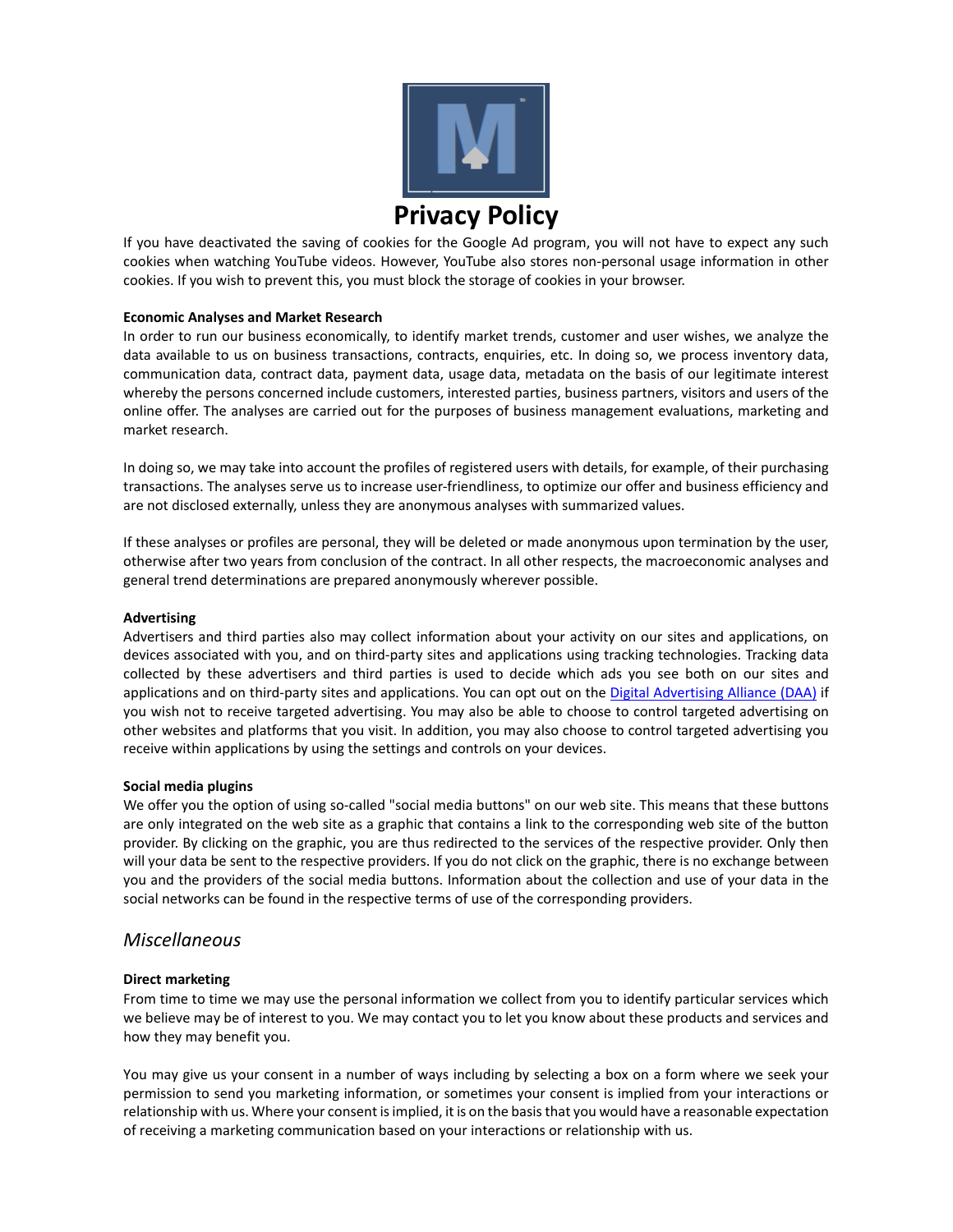

Direct Marketing from generally takes the form of e‐mail but may also include other less traditional or emerging channels. These forms of contact will be managed by us, or by our contracted service providers. Every directly addressed marketing form sent or made by us or on our behalf should include a means by which customers may unsubscribe (or opt out) of receiving similar marketing in the future.

## **Hosting**

The services for hosting and displaying the website are partly provided by our service providers as part of processing on our behalf. Unless otherwise explained in this privacy policy, all access data and all data collected in forms provided for this purpose on this website are processed on their servers. If you have any questions about our service providers and the basis of our relationship with them, please contact them as described in this privacy policy.

## **Content Delivery Network**

For the purpose of a shorter loading time, we use a so-called Content Delivery Network ("CDN") for some offers. With this service, content (e.g., large media files) are delivered via regionally distributed servers of external CDN service providers. Therefore, access data is processed on the servers of the service providers. Our service providers work for us within the framework of order processing. If you have any questions about our service providers and the basis of our cooperation with them, please use the contact option described in this privacy policy.

### **Data Breaches and Notification**

Databases or data sets that include Personal Data may be breached inadvertently or through wrongful intrusion. Upon becoming aware of a data breach, Maximizable will notify all affected individuals whose Personal Data may have been compromised, and the notice will be accompanied by a description of action being taken to reconcile any damage as a result of the data breach. Notices will be provided as expeditiously as possible after which the breach was discovered.

# **Confirmation of Confidentiality**

All company employees must maintain the confidentiality of Personal Data as well as company proprietary data to which they may have access and understand that that such Personal Data is to be restricted to only those with a business need to know. Employees with ongoing access to such data will sign acknowledgment reminders annually attesting to their understanding of this company requirement.

# *Changes, Complaints, Contact and Closing*

# **Changes**

This policy and our commitment to protecting the privacy of your personal data can result in changes to this policy. Please regularly review this policy to keep up to date with any changes. We reserve the right, in its sole discretion, to update and amend all or parts of this Privacy Policy, at any time. The version published on the Site is the version actually in force.

### **Queries and Complaints**

Any comments or queries on this policy should be directed to us by emailing us at questions@Maximizable.com. If you believe that we have not complied with this policy or acted otherwise than in accordance with data protection law, then please contact us.

### **Closing**